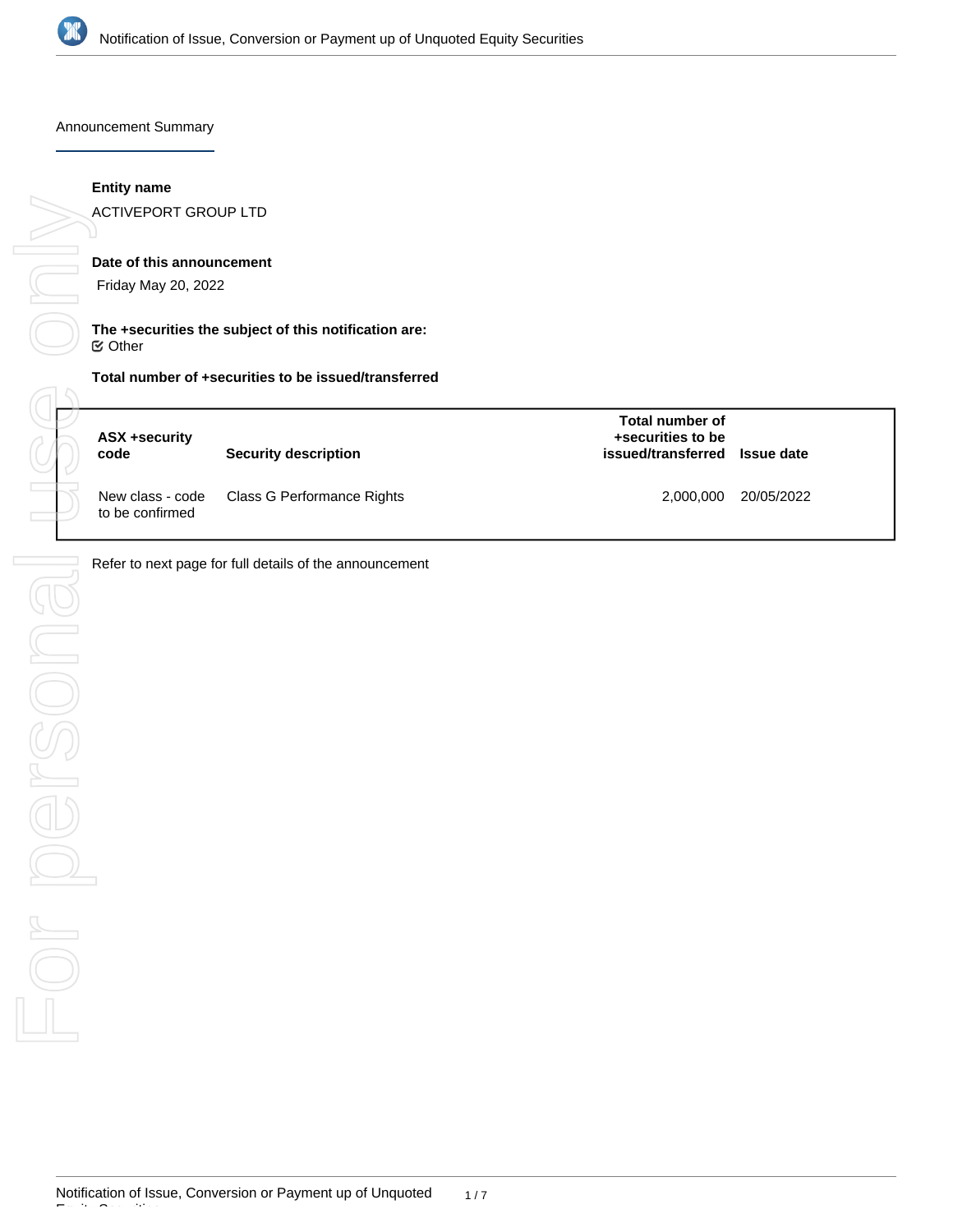

Part 1 - Entity and announcement details

# **1.1 Name of entity**

ACTIVEPORT GROUP LTD

We (the entity named above) give notice of the issue, conversion or payment up of the following unquoted +securities.

**1.2 Registered number type**

ABN

**Registration number** 24636569634

**1.3 ASX issuer code**

ATV

**1.4 The announcement is** New announcement

# **1.5 Date of this announcement**

20/5/2022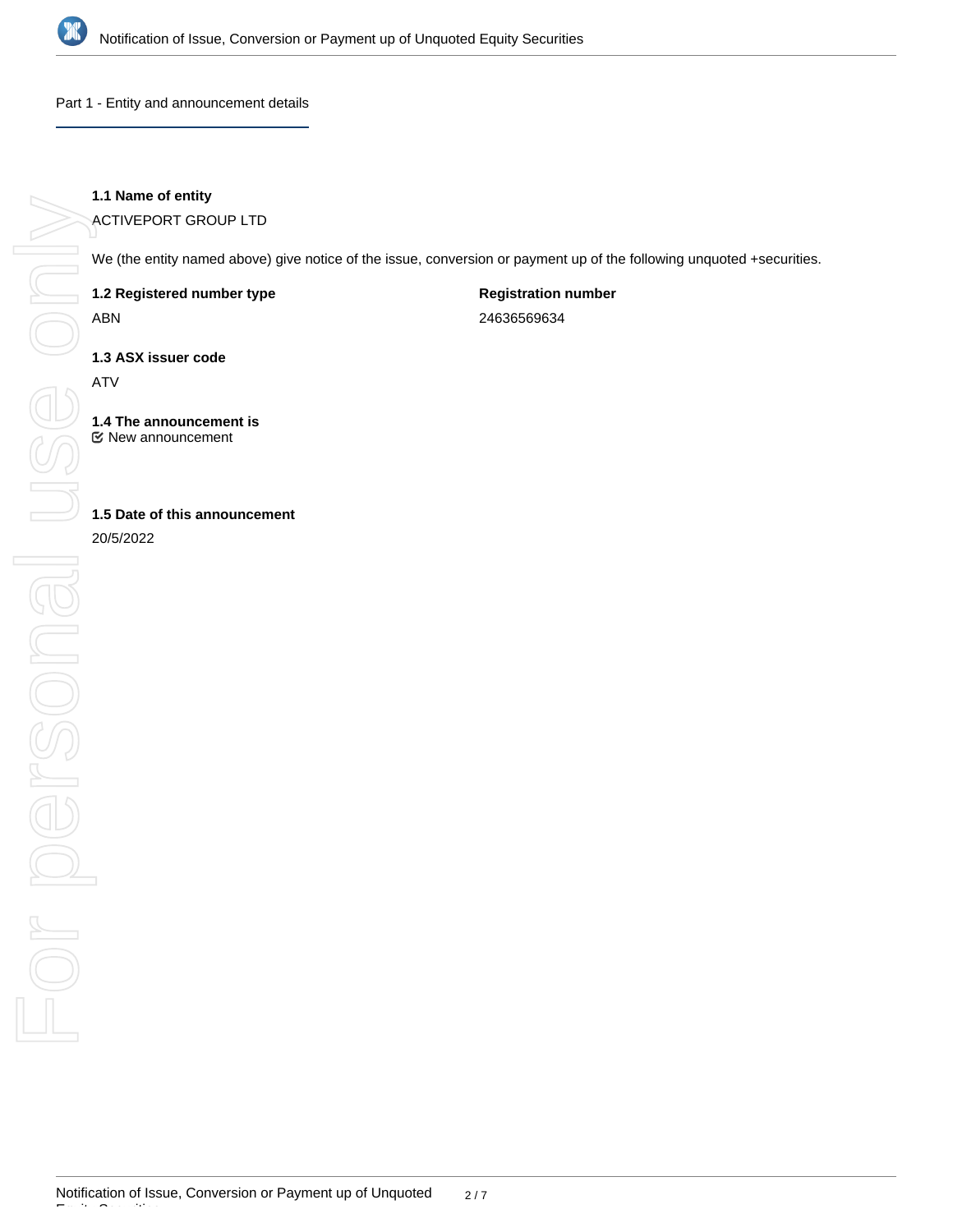

#### Part 2 - Issue details

**2.1 The +securities the subject of this notification are:** Other

#### **Please specify**

Class G Performance Rights

**2.2a This notification is given in relation to an issue of +securities in a class which is not quoted on ASX and which:**

does not have an existing ASX security code ("new class")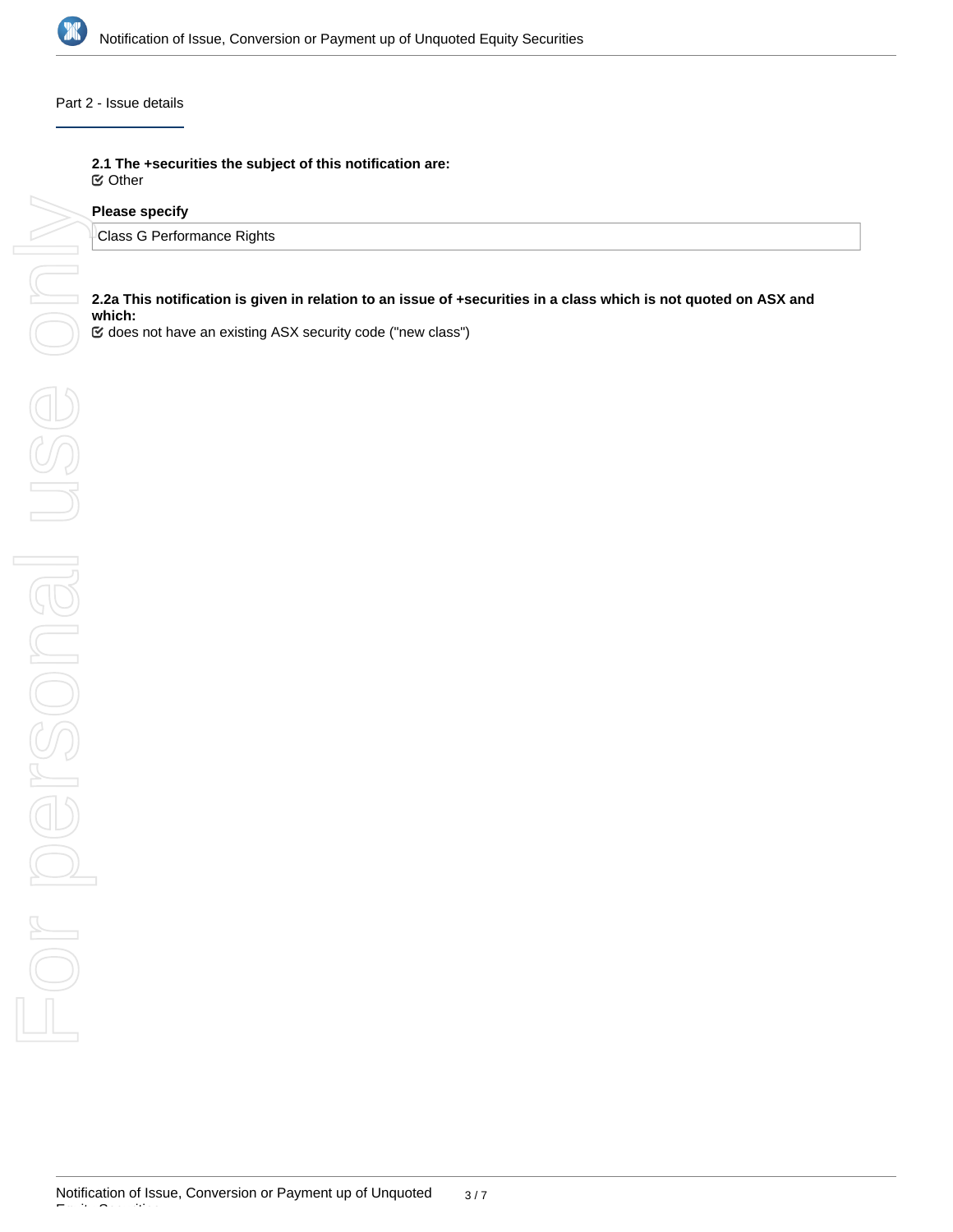

Part 3C - number and type of +securities the subject of this notification (new class) where issue has not previously been notified to ASX

# in an Appendix 3B

#### **New +securities**

| ASX +security code               | +Security description      |  |
|----------------------------------|----------------------------|--|
| New class - code to be confirmed | Class G Performance Rights |  |
|                                  |                            |  |

**ISIN code**

#### **+Security type**

**Other** 

**Date the +securities the subject of this notification were issued**

20/5/2022

**Will all the +securities issued in this class rank equally in all respects from their issue date?** Yes

# **issued.**

[https://cdn-api.markitdigital.com/apiman-gateway/ASX/asx-research/1.0/file/2924-02511107-6A1087021?access\\_token=8](https://cdn-api.markitdigital.com/apiman-gateway/ASX/asx-research/1.0/file/2924-02511107-6A1087021?access_token=83ff96335c2d45a094df02a206a39ff4) [3ff96335c2d45a094df02a206a39ff4](https://cdn-api.markitdigital.com/apiman-gateway/ASX/asx-research/1.0/file/2924-02511107-6A1087021?access_token=83ff96335c2d45a094df02a206a39ff4)

#### **Any other information the entity wishes to provide about the +securities the subject of this notification**

As per Appendix 3B lodged on 6 May 2022.

**Please provide a URL link for a document lodged with ASX setting out the material terms of the +securities being<br>https://dn-api.markitdigital.com/apiman-gateway/ASX/asx-research/1.0/flie/2924-02511107-6A10870217access\_tok Please provide any further information needed to understand the circumstances in which you are notifying the issue of these +securities to ASX, including why the issue of the +securities has not been previously announced to the market in an Appendix 3B**

As per Appendix 3B lodged on 6 May 2022.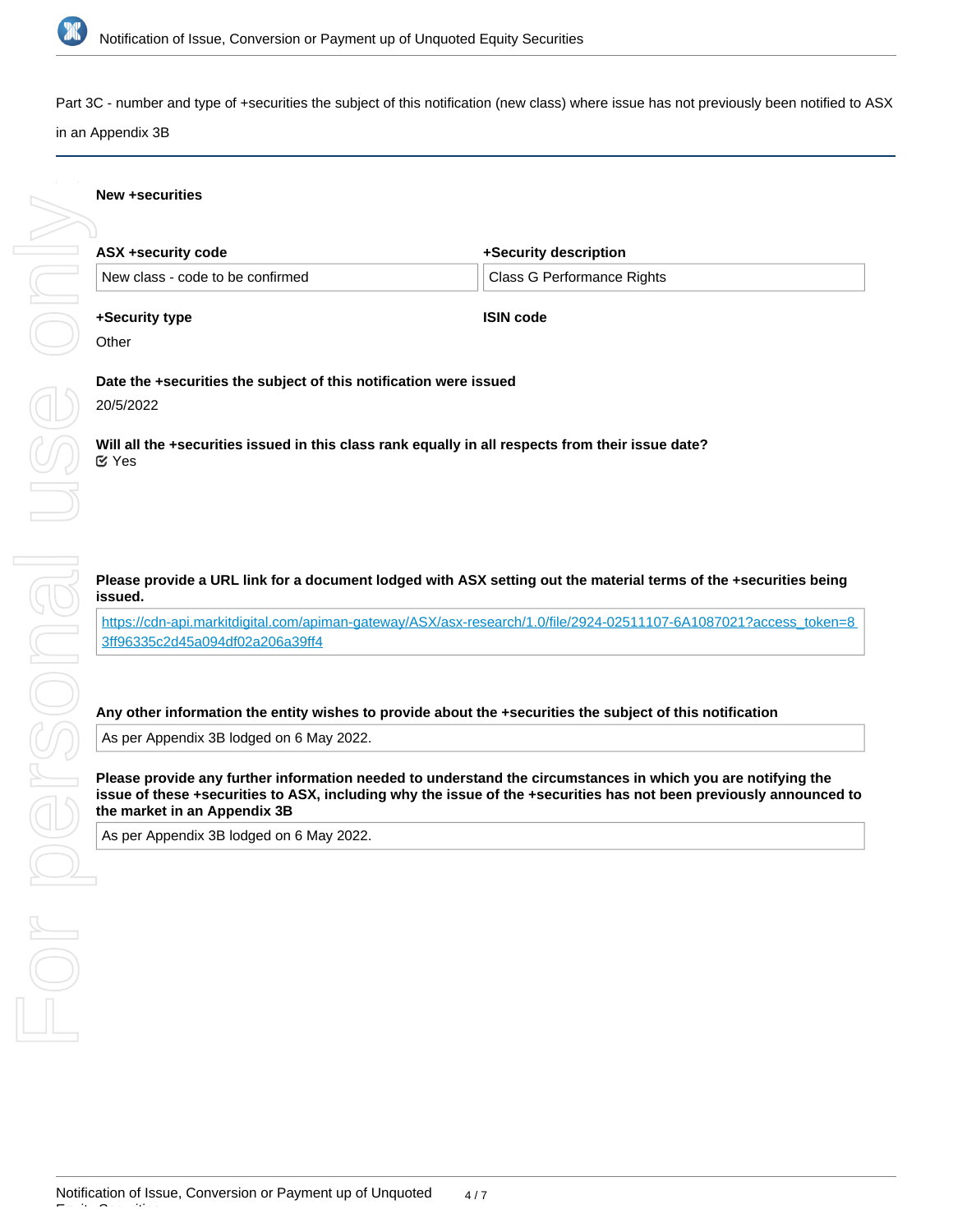

Issue details

#### **Number of +securities**

2,000,000

#### **Were the +securities issued for a cash consideration?**

#### No

#### **Please describe the consideration being provided for the +securities**

Acquisition of 100% of Digital Immortality Pty Ltd (trading as Future Broadband)

#### **Purpose of the issue**

To pay for the acquisition of an asset

#### **Additional Details**

Acquisition of 100% of Digital Immortality Pty Ltd (trading as Future Broadband)

# **Name of company or asset being acquired**

Acquisition of 100% of Digital Immortality Pty Ltd (trading as Future Broadband)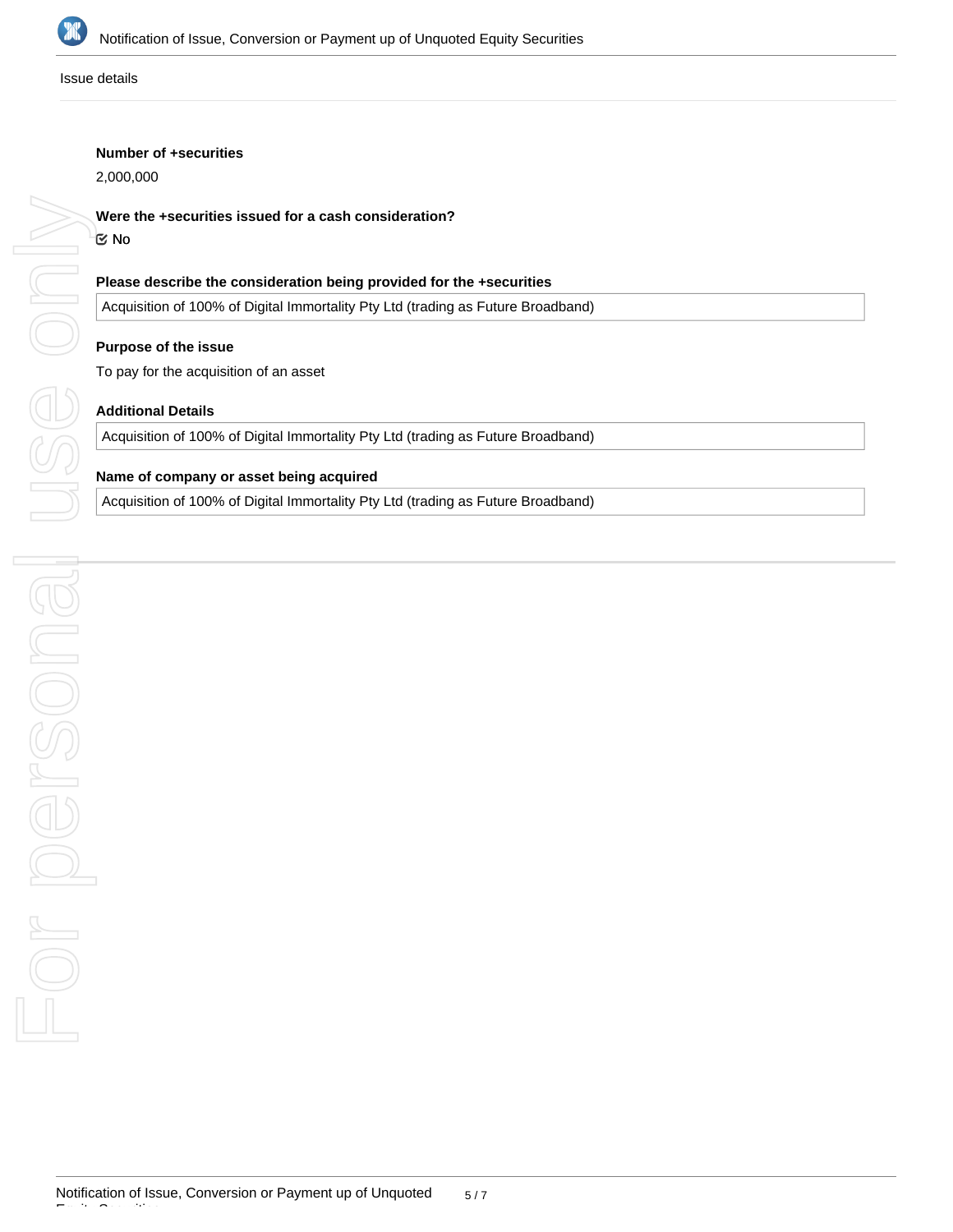

Part 4 - +Securities on issue

**Following the issue, conversion or payment up of the +securities the subject of this application, the +securities of the entity will comprise: (A discrepancy in these figures compared to your own may be due to a matter of timing if there is more than one application for quotation/issuance currently with ASX for processing.)**

**4.1 Quoted +Securities (Total number of each +class of +securities quoted)**

| ASX +security code and description | Total number of<br>+securities on issue |
|------------------------------------|-----------------------------------------|
| ATV : ORDINARY FULLY PAID          | 97.172.530                              |

**4.2 Unquoted +Securities (Total number of each +class of +securities issued but not quoted on ASX)**

| ASX +security code and description                            | <b>Total number of</b><br>+securities on issue |
|---------------------------------------------------------------|------------------------------------------------|
| ATVAL: PERFORMANCE RIGHTS RESTRICTED                          | 23,727,400                                     |
| ATVAB: ORDINARY FULLY PAID RESTRICTED                         | 32,472,470                                     |
| ATVAC: ORDINARY FULLY PAID RESTRICTED                         | 24,421,875                                     |
| ATVAD: ORDINARY FULLY PAID RESTRICTED                         | 93,423,118                                     |
| ATVAE: OPTION EXPIRING 31-OCT-2022 RESTRICTED                 | 630,000                                        |
| ATVAF: OPTION EXPIRING 31-OCT-2023 RESTRICTED                 | 1,890,000                                      |
| ATVAG: OPTION EXPIRING 30-SEP-2024 RESTRICTED                 | 9,811,475                                      |
| ATVAH: OPTION EXPIRING 31-OCT-2024 RESTRICTED                 | 630,000                                        |
| New class - code to be confirmed : Class G Performance Rights | 2,000,000                                      |